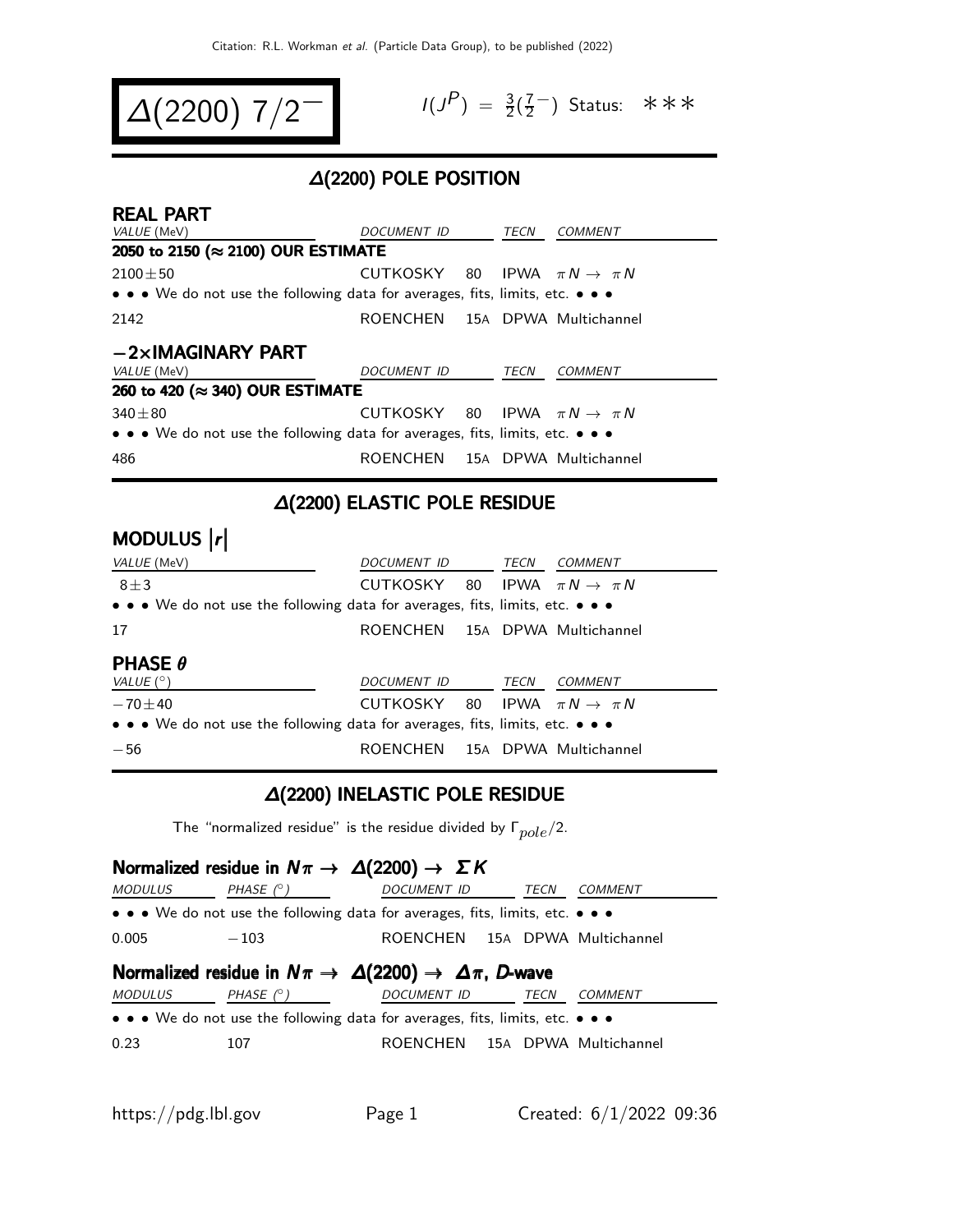|         | Normalized residue in $N\pi \to \Delta(2200) \to \Delta\pi$ , G-wave          |                                |                |
|---------|-------------------------------------------------------------------------------|--------------------------------|----------------|
| MODULUS | PHASE (° )                                                                    | DOCUMENT ID TECN               | <i>COMMENT</i> |
|         | • • • We do not use the following data for averages, fits, limits, etc. • • • |                                |                |
| 0.022   | $-151$                                                                        | ROENCHEN 15A DPWA Multichannel |                |

### ∆(2200) BREIT-WIGNER MASS

| <i>VALUE</i> (MeV)                 | <i>DOCUMENT ID</i>                         | TECN | COMMENT |
|------------------------------------|--------------------------------------------|------|---------|
| 2150 to 2250 (≈ 2200) OUR ESTIMATE |                                            |      |         |
| $2176 \pm 40$                      | ANISOVICH 17 DPWA Multichannel             |      |         |
| $2200 \pm 80$                      | CUTKOSKY 80 IPWA $\pi N \rightarrow \pi N$ |      |         |
| $2215+60$                          | HOEHLER 79 IPWA $\pi N \rightarrow \pi N$  |      |         |

## ∆(2200) BREIT-WIGNER WIDTH

| <i>VALUE</i> (MeV)                           | <i>DOCUMENT ID</i>                                                                                                        | TECN | <i>COMMENT</i> |
|----------------------------------------------|---------------------------------------------------------------------------------------------------------------------------|------|----------------|
| 200 to 500 ( $\approx$ 350) OUR ESTIMATE     |                                                                                                                           |      |                |
| $210 \pm 70$<br>$450\pm100$<br>$400 \pm 100$ | ANISOVICH 17 DPWA Multichannel<br>CUTKOSKY 80 IPWA $\pi N \rightarrow \pi N$<br>HOEHLER 79 IPWA $\pi N \rightarrow \pi N$ |      |                |

## ∆(2200) DECAY MODES

|            | Mode                   | Fraction $(\Gamma_i/\Gamma)$ |
|------------|------------------------|------------------------------|
| $\Gamma_1$ | $N\pi$                 | $2 - 8$ %                    |
| $\Gamma_2$ | ΣΚ                     | $1 - 7 \%$                   |
| $\Gamma_3$ | $N\pi\pi$              | >45%                         |
| $\Gamma_4$ | $\Delta \pi$           | $>45\%$                      |
| $\Gamma_5$ | $\Delta \pi$ , D-wave  | $>40\%$                      |
| $\Gamma_6$ | $\Delta \pi$ , G-wave  | $5 - 25%$                    |
| $\Gamma_7$ | $\Delta \eta$          |                              |
| $\Gamma_8$ | $\Delta \eta$ , D-wave | seen                         |

### ∆(2200) BRANCHING RATIOS

| $\Gamma(N\pi)/\Gamma_{\rm total}$     |                    |    |      |                                | $\Gamma_1/\Gamma$ |
|---------------------------------------|--------------------|----|------|--------------------------------|-------------------|
| VALUE $(\% )$                         | DOCUMENT ID        |    | TECN | <b>COMMENT</b>                 |                   |
| 2-8 % OUR ESTIMATE                    |                    |    |      |                                |                   |
| $3.5 \pm 1.5$                         | ANISOVICH          | 17 |      | DPWA Multichannel              |                   |
| 6 $\pm 2$                             | <b>CUTKOSKY</b>    | 80 |      | IPWA $\pi N \rightarrow \pi N$ |                   |
| $5 + 2$                               | <b>HOEHLER</b>     | 79 |      | IPWA $\pi N \rightarrow \pi N$ |                   |
| $\Gamma(\Sigma K)/\Gamma_{\rm total}$ |                    |    |      |                                | $\Gamma_2/\Gamma$ |
| VALUE                                 | <b>DOCUMENT ID</b> |    | TECN | <b>COMMENT</b>                 |                   |
| $0.04 \pm 0.03$                       | ANISOVICH          | 17 |      | DPWA Multichannel              |                   |